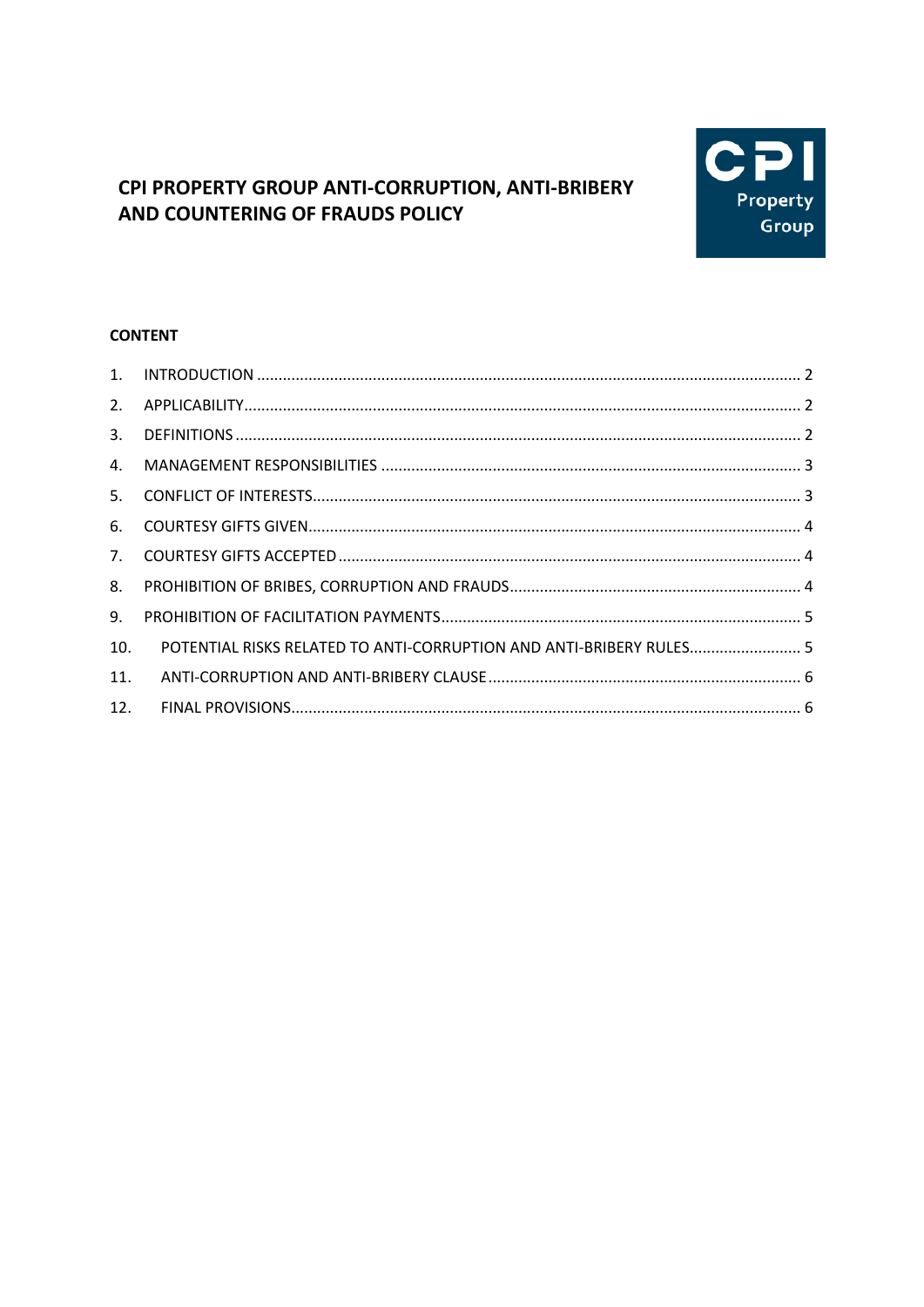### <span id="page-1-0"></span>**1. INTRODUCTION**

- 1.1 The Group operates its business in several European countries and always complies with applicable laws, including applicable laws relating to anti-corruption, anti-bribery and countering of frauds (including UK Bribery Act of 2010 and US Foreign Corrupt Practices Act of 1977). Additionally, the Group always complies with its Code of Business Ethics and Conduct and other internal rules.
- 1.2 The purpose of this Policy is, in connection and compliance with the Group's Code of Business Ethics and Conduct and other Group's internal rules, to ensure compliance of the Group with applicable laws relating to anti-corruption, anti-bribery and countering of frauds, as well as to ensure that conflicts of interest are avoided and that the Representatives understand that the Group does not tolerate corruption, bribery and frauds in any form.

# <span id="page-1-1"></span>**2. APPLICABILITY**

- 2.1 This Policy applies to, and shall be observed by, all companies within the Group and their Representatives. If applicable, the Group will also seek to pursue the same principles and standards, when directly dealing with any Business Partner or Agent.
- 2.2 The prior written approval of the Board of Directors of CPI Property Group S.A. is required for any deviation from this Policy, provided that such deviation would not breach any applicable laws.

#### <span id="page-1-2"></span>**3. DEFINITIONS**

- <span id="page-1-3"></span>3.1 Unless in this Policy stated expressly otherwise or unless the context requires otherwise, the capitalized terms used in this Policy shall have the meaning ascribed to them in this Sectio[n 3.1](#page-1-3) of this Policy:
	- 3.1.1 "**Agent**" means any agent, consultant, contractor, sub-contractor and anyone other, who works on behalf of the Group, and "**Agents**" shall be construed accordingly;
	- 3.1.2 "**Associate**" means any person or entity closely connected to another person, including spouse, domestic partner, child or dependent, spouse's or domestic partner's child or dependent, company controlled by such other person, or any other closely related party, and "**Associates**" shall be construed accordingly;
	- 3.1.3 "**Business Partner**" means any existing or prospective business partner of the Group, including tenants, purchasers, suppliers, lenders and joint venture collaborates, and "**Business Partners**" shall be construed accordingly;
	- 3.1.4 "**Compliance Officer**" means Compliance Officer of the Group;
	- 3.1.5 "**Facilitation Payments**" mean any facilitating or expediting payment to any public official, political party or party's official, the purpose of which is to expedite or to secure the performance of a routine governmental action by these officials or political party;
	- 3.1.6 "**Gift**" means any gift, advantage or entertainment of any kind, and "**Gifts**" shall be construed accordingly;
	- 3.1.7 "**Group**" means CPI Property Group S.A. and its subsidiaries;
	- 3.1.8 "**Policy**" means this CPI Property Group Anti-Corruption, Anti-Bribery and Countering of Frauds Policy; and
	- 3.1.9 "**Representative**" means any officer, director, employee or anyone other directly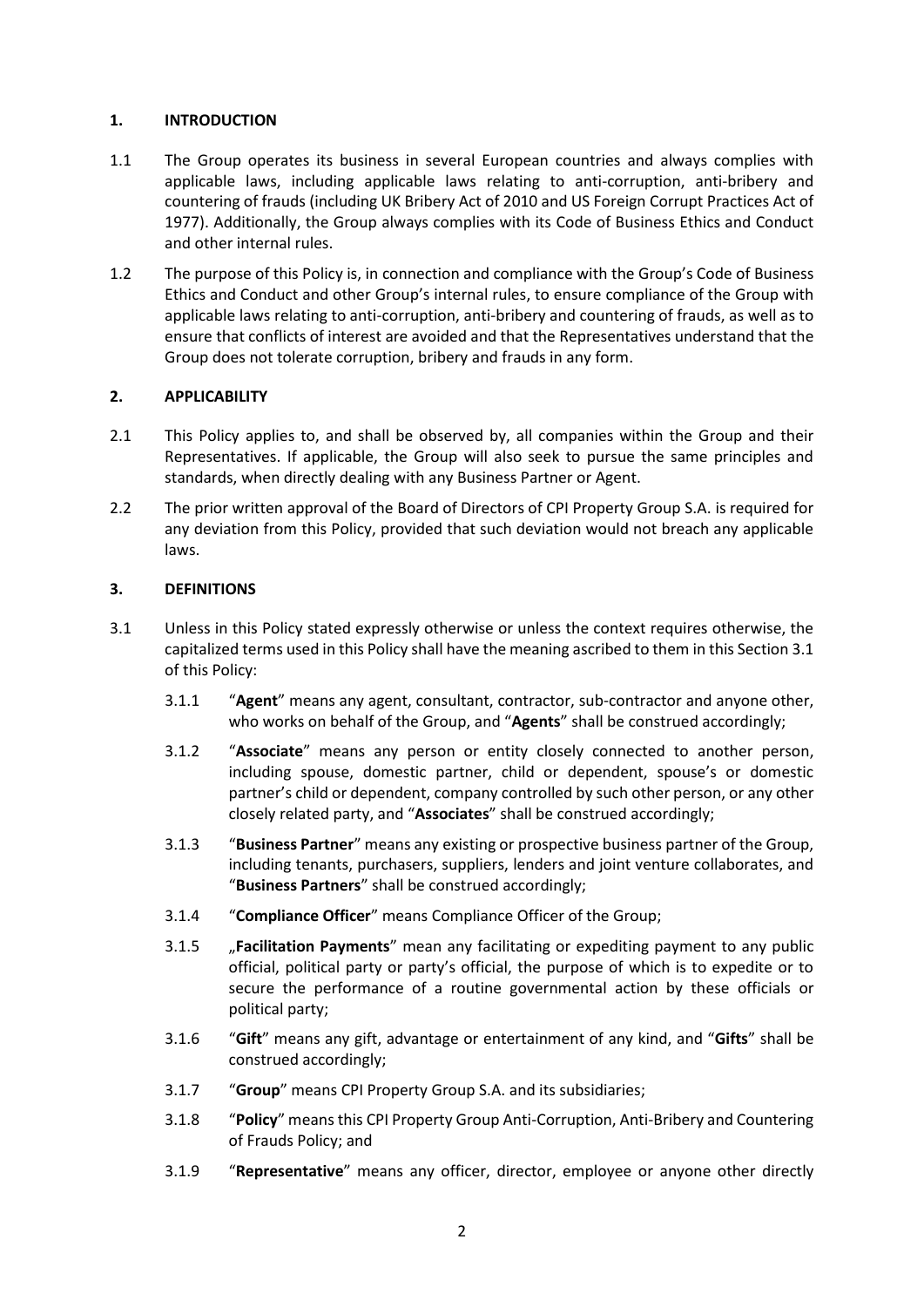engaged with, and authorized to act on behalf of, the Group, and "**Representatives**" shall be construed accordingly.

#### <span id="page-2-0"></span>**4. MANAGEMENT RESPONSIBILITIES**

4.1 The overall responsibility for the pursuing of this Policy rests with the Board of Directors of CPI Property Group S.A. that acts through the Compliance Officer. The Compliance Officer reports to the Board of Directors of CPI Property Group S.A. on a regular basis.

### <span id="page-2-1"></span>**5. CONFLICT OF INTERESTS**

- 5.1 A conflict of interests can arise when the Representative's personal interests (or personal interests of his/her Associate) interfere or appear to interfere with his/her ability to act in the best interest of the Group.
- 5.2 The Representatives may not engage in transactions directly or indirectly, which lead or could lead to a conflict of interests, or, as the case may be, shall avoid any situation that causes or could cause such a conflict of interests, unless specifically approved in compliance with applicable laws and the Group's internal rules. Even the appearance of a conflict of interests where none actually exists can be detrimental to the Group and shall be avoided.
- 5.3 The Group's employees can work for another employer being active in the same business only with the Group's previous written consent, and members of the Group's corporate bodies shall in case of a (possible) conflict of interests comply with the respective corporate laws and the Group's internal rules.
- 5.4 The Group expects the Representatives to be free from influences that conflict with the best interests of the Group or might deprive the Group of their undivided loyalty in business dealings. Otherwise, the Representatives, other than members of the Group's corporate bodies and management, are required to refuse any intervention, coercion or influence that could jeopardize the impartiality of their decision-making relating to the Group's business affairs and, at the same time, to inform their supervisor and the Compliance Officer. The same notification duty applies, if such Representative is uncertain, whether or not a conflict of interests exists or will exist. Members of the Group's corporate bodies and management shall in such cases report to, and consult with, the Audit Committee of CPI Property Group S.A. The Group also expects that any relationship among the Representatives shall not impair ordinary professional performance of the Representatives' obligations.
- 5.5 A non-exhaustive list below provides illustrative examples of situations, in which a conflict of interests may arise:
	- 5.5.1 ownership of interest in, acquiring an employment or other contract with, acting as executive director of, or providing consultancy services to, any competitor of the Group;
	- 5.5.2 ownership of interest in, acquiring an employment or other contract with, acting as executive director of, or providing consultancy services to, any third party (other than the Group's competitor) without approval of the respective company within the Group; or
	- 5.5.3 any other business relation with any third party or with another individual or entity that exercises influence over the third party, that serves to the advantage of the Representative or his/her Associate, provided that such a business relation is or potentially is detrimental to the Group.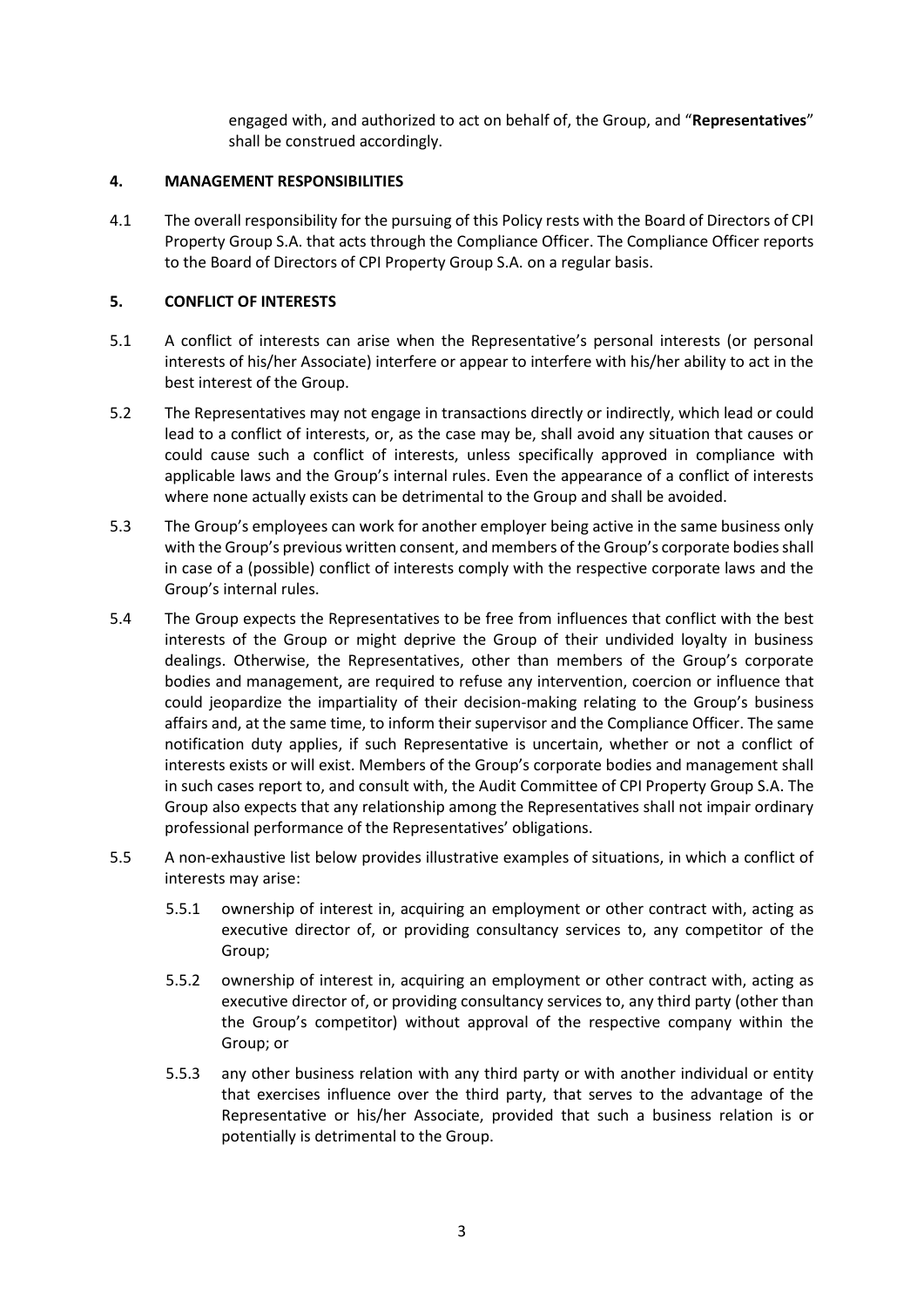#### <span id="page-3-0"></span>**6. COURTESY GIFTS GIVEN**

- 6.1 Giving the Gifts to the individuals or entities that the Group does business with, may never collide with rules concerning prohibition of corruption, bribery and frauds. Additionally, as giving the Gifts to public officials is highly regulated and very often prohibited, each Representative shall avoid any activity that may be construed as an improper payment. In such cases, each Representatives shall always obtain relevant approval within the Group, and never offer any Gift to public officials without first checking with the Compliance Officer.
- 6.2 Any Gift may be provided in the interest, and at the expense, of the Group, only if the following conditions are met:
	- 6.2.1 the Gift is not in a form of cash payment;
	- 6.2.2 the Gift is provided only with good intentions and for legitimate business purposes;
	- 6.2.3 providing the Gift is consistent with good business practices;
	- 6.2.4 providing the Gift is not prohibited by applicable laws and the Group's internal rules, and it does not breach ethical standards;
	- 6.2.5 providing the Gift is permitted (or at least not prohibited) by the counterparty's internal rules;
	- 6.2.6 the Gift is of value not exceeding normal business practices (i.e., estimated value of the Gift should not exceed approx. EUR 100) and cannot be interpreted as a bribe or reward;
	- 6.2.7 providing the Gift does not create an appearance of impropriety;
	- 6.2.8 the Gift does not create an expectation of a further special treatment;
	- 6.2.9 potential publicizing the information on providing the Gift would not be detrimental to the Group's reputation; and
	- 6.2.10 providing the Gift was approved within the Group, if required.

#### <span id="page-3-1"></span>**7. COURTESY GIFTS ACCEPTED**

- 7.1 Conditions for giving the Gifts set out in Section [6](#page-3-0) of this Policy apply, to the extent possible, to receiving the Gifts by the Representatives accordingly.
- 7.2 If any third party offers the Representative any Gift that breaches the conditions set out in Section [6](#page-3-0) of this Policy, the Representative shall refuse such Gift and inform the Compliance Officer.
- 7.3 If the Representative cannot refuse or is unable to refuse receiving the Gift not meeting the conditions set out in Section [6](#page-3-0) of this Policy, the Representative shall inform the Compliance Officer, who decides on further steps and measures to be taken.
- 7.4 Any Representative may never try to induce or move by any means anyone to give him/her any Gift.

# <span id="page-3-2"></span>**8. PROHIBITION OF BRIBES, CORRUPTION AND FRAUDS**

- 8.1 The Group does not tolerate corruption, bribery or frauds in any form. Therefore, no Representative shall directly or indirectly:
	- 8.1.1 offer, make, promise or authorize the transfer of anything of value to a public official (or his/her Associate) to obtain or retain a business advantage or to influence any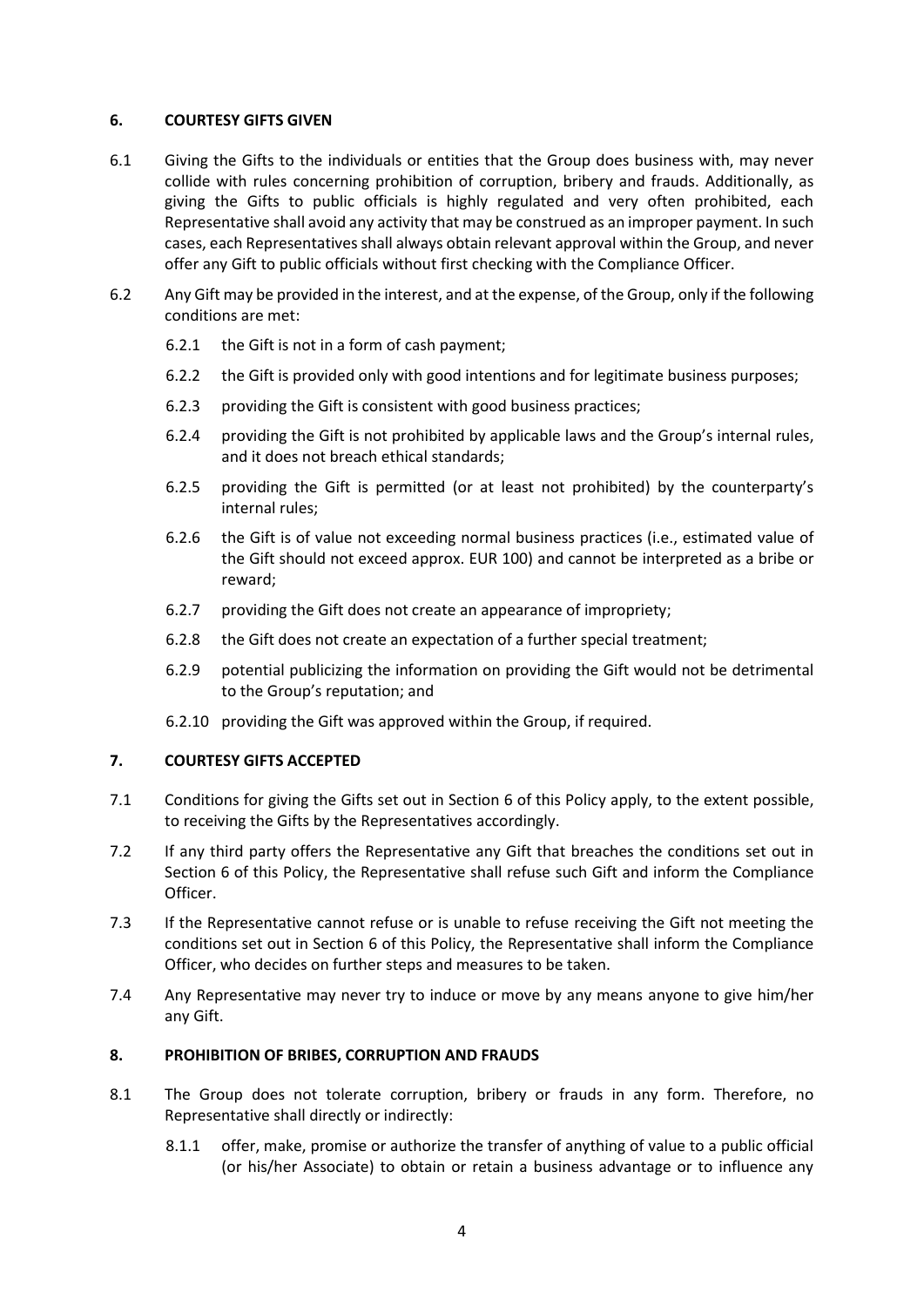decision by such official in his/her official capacity, unless authorised by applicable laws;

- 8.1.2 offer, make, promise or authorize the transfer of anything of value to any private person or entity to improperly influence that person in the legitimate performance of his/her expected duties and obligations; or
- 8.1.3 accept or receive anything of value from any person, where such thing is offered, promised or given with the intention of improperly influencing the Representative to obtain or retain business for the Group or secure an improper business advantage.

#### <span id="page-4-0"></span>**9. PROHIBITION OF FACILITATION PAYMENTS**

9.1 The Facilitation Payments are legal in certain jurisdictions. However, the Group adheres to highest possible anti-corruption and anti-bribery standards and considers these payments to be equivalent of bribes. As such, the Facilitation Payments are prohibited to be done by any Representative.

#### <span id="page-4-1"></span>**10. POTENTIAL RISKS RELATED TO ANTI-CORRUPTION AND ANTI-BRIBERY RULES**

- 10.1 A non-exhaustive list below provides illustrative examples of situations, which may raise concerns under various anti-bribery and anti-corruption laws. Notwithstanding other obligations set forth by applicable laws and the Group's internal rules (including this Policy), any Representative encountering, or being aware of, any of the situations below (or any other kind of actual or suspected corruption, bribery or frauds), shall report to the Compliance Officer or via the Group's whistle-blowing procedure:
	- 10.1.1 any Agent or Business Partner engages in, or has been accused of engaging in, improper business practices;
	- 10.1.2 any Agent or Business Partner has a reputation for paying bribes or requiring that bribes are paid to him/her, or has a reputation for having a "special relationship" with foreign government officials;
	- 10.1.3 any Agent or Business Partner insists on receiving a commission or fee payment before committing to sign up to a contract with the Group;
	- 10.1.4 any Agent or Business Partner requests payment in cash or refuses to sign a formal commission or fee agreement, or refuses to provide an invoice or receipt for a payment made;
	- 10.1.5 any Agent or Business Partner requests that payment is made to a country or geographic location different from where such Agent or Business Partner resides or conducts business;
	- 10.1.6 any Agent or Business Partner requests an unexpected additional fee or commission to "facilitate" a service;
	- 10.1.7 any Agent or Business Partner demands lavish entertainment or Gifts before commencing or continuing contractual negotiations or provision of services;
	- 10.1.8 any Agent or Business Partner requests that a payment is made to "overlook" potential legal violations;
	- 10.1.9 any Agent or Business Partner requests that the Group or Representative provide employment or some other advantage to his/her friend or Associate;
	- 10.1.10 the Representative receives an invoice from any Agent or Business Partner that appears to be non-standard or customised;